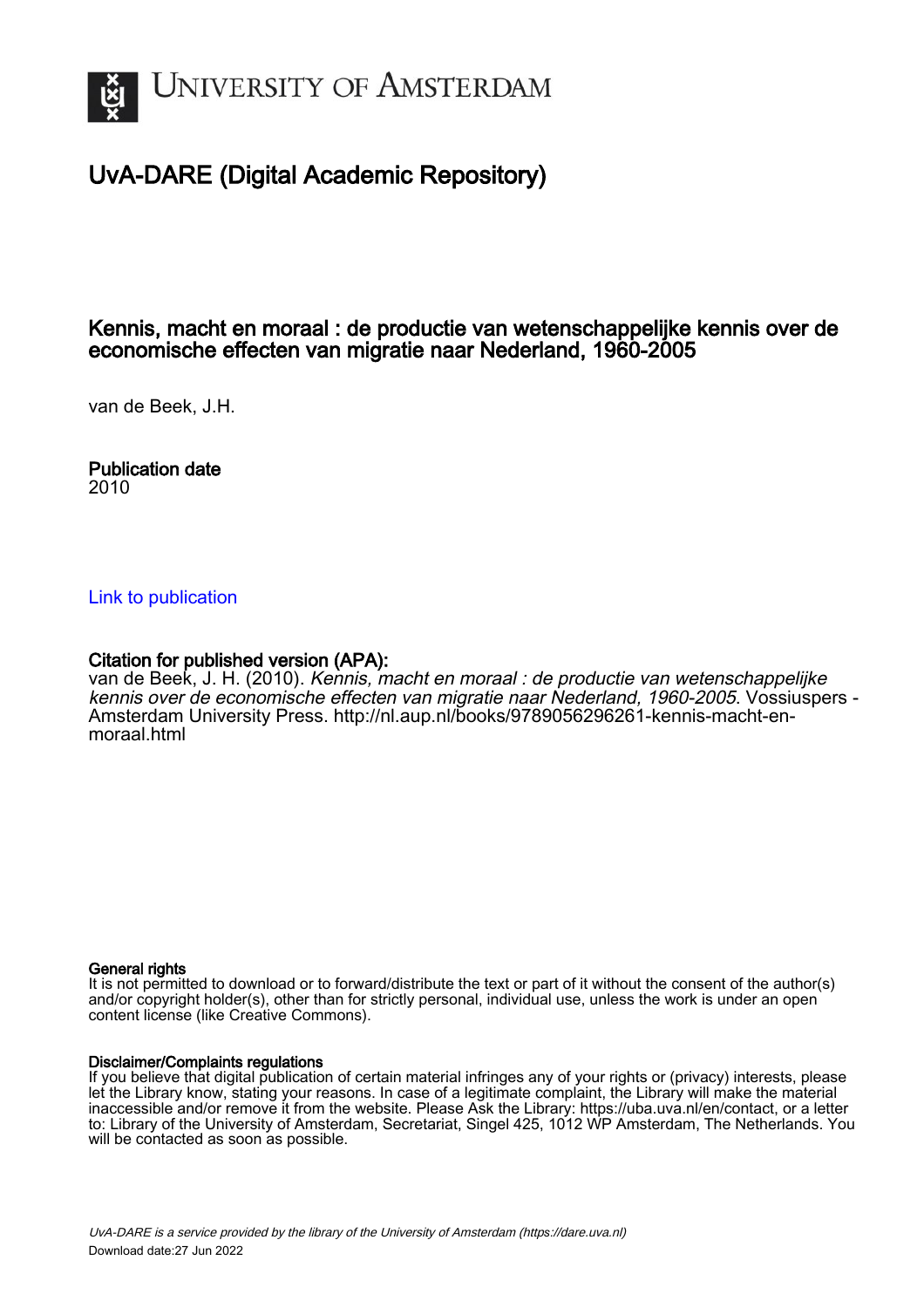## **Summary**

#### **Motivation**

This dissertation is a meta study that investigates how scientific knowledge was produced about the economic effects of immigration to the Netherlands during the period 1960- 2005. The idea for this dissertation arose when I was gathering data for my MA thesis in Cultural Anthropology. This thesis dealt with the public debates on Dutch asylum policy and I wanted to write a chapter on the economic effects of immigration. However, I experienced great difficulty in finding data or sources on the subject. My first thoughts were that this had to do with the 'political correctness' regarding immigration that reigned over the Netherlands in the eighties and nineties.

That hunch was a good motivation to initiate my research, but brought two difficulties with it. Firstly, it implied the existence of a 'hiatus' in the production of knowledge about the economic effects of immigration into the Netherlands – knowledge that would have been produced with great likelihood in the absence of the aforementioned political correctness. Secondly, it brought the potential pitfall of teleological reasoning, in which the research is designed in such a way that in the end it is 'found' that indeed political correctness is to blame for the hiatus in knowledge production. In order to tackle both difficulties, I opted for an inductive and inclusive research design (Part I, Chapters 1-2).

#### **Research design**

Those deliberations led to the following research question:

*(a) What was the qualitative and quantitative development of the production of scientific knowledge regarding the economic effects of immigration to the Netherlands during the period 1960-2005 and (b) which factors influenced this development in what way and to what degree?* 

To answer this question I use a method I call 'qualitative variable analysis'. This is essentially a two-step process: firstly, the variation over time of one or more dependent and one or more independent variables is described qualitatively and secondly the variation in the dependent variable(s) is explained from the variation in the independent variable(s). This is done through an iterative process of 'explanation building', in which the explanation is improved in several successive steps until no further improvement is possible.

Qualitative variable analysis bears a strong analogy to regression analysis. However, this analogy should not be overstretched. For example, due to the richness of qualitative data, problems like endogeneity, multicollinearity and omitted variable bias are not as detrimental to the validity of the results as is the case with a quantitative research design.

The *production of scientific knowledge regarding the economic effects of immigration to the Netherlands* mentioned in part (a) of the research question is seen as the dependent variable, which is referred to as 'knowledge production'. Furthermore, the *factors* that influence the development of the dependent variable 'knowledge production' as mentioned in part (b) of the research question, are seen as the independent variables.

The research period is divided into four subperiods – 1960-1980, 1980-1990, 1990- 2000 and 2000-2005 – which roughly coincide with phases in Dutch migration policy. The research question is answered for those subperiods first, and then for the entire research period.

The independent variables (in *italics*) were derived from the existing metaliterature on knowledge production. They pertain to policy (*economy* & *economic policy*, *immigra-*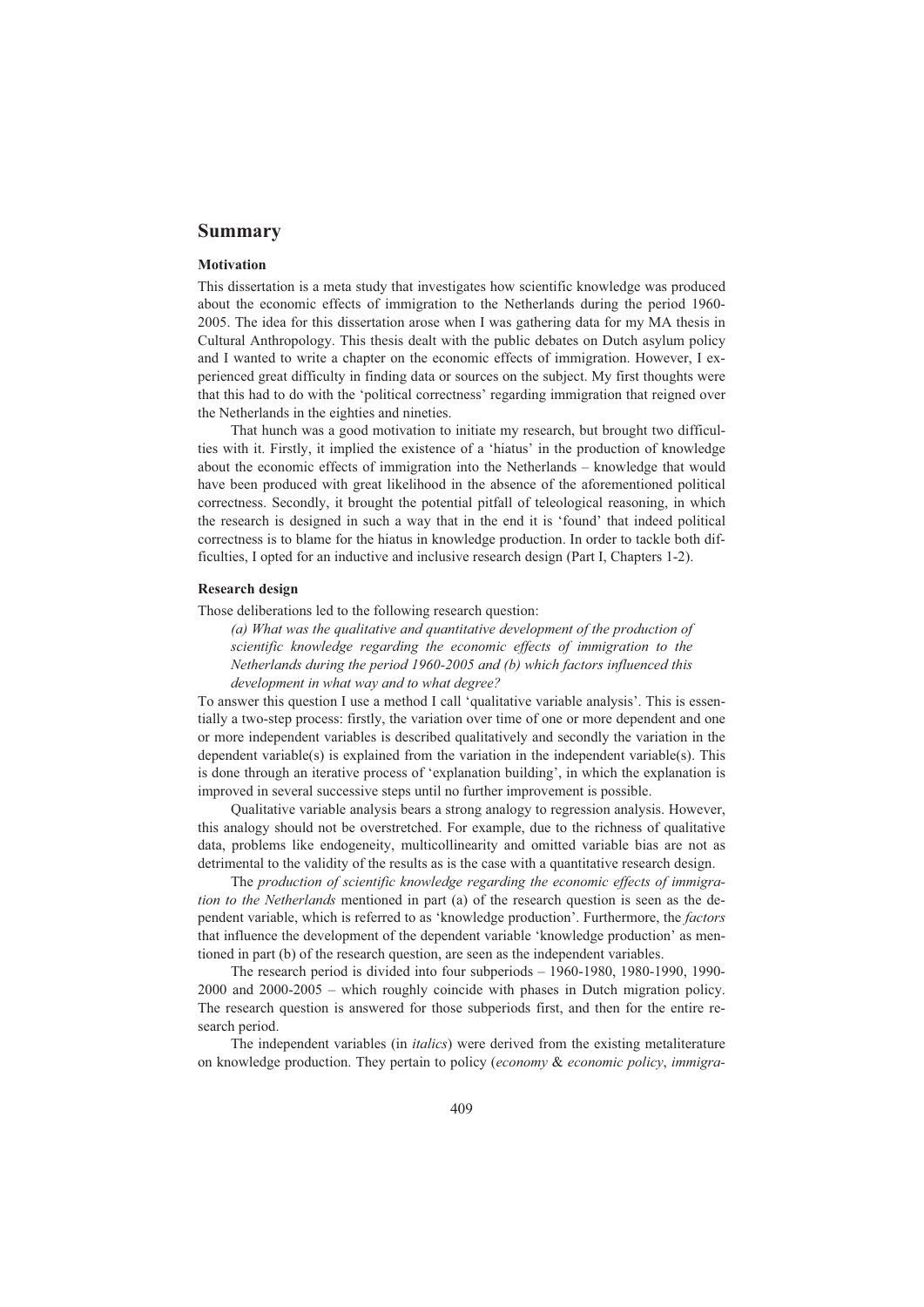*tion* & *migration policy*), science (*Dutch economics* and *minority research*), the interface between both (*science policy nexus*) and inputs for knowledge production (*data availability* and *international migration-economic literature*). The independent variables were operationalised qualitatively in three 'context chapters' (Part II, Chapters 3-5) by describing them in narratives, based on many primary and secondary sources, including statistical and bibliometrical data, government reports and policy advices.

The dependent variable *knowledge production* was operationalised by a content analysis of fifteen Dutch migration-economic studies. Every subperiod was discussed in a separate chapter (Part III, Chapters 6-9). All selected studies focus on the effects of immigration on the Dutch economy. Whenever possible, the authors of those studies were interviewed. To minimise selection bias, the production of migration-economic knowledge in general was described for each subperiod separately. Furthermore, several economists that produced related studies were interviewed. Each chapter concludes with an explanation of the knowledge production during that period.

The next step was to integrate the explanations for each period into a paper which gives a preliminary answer to the research question. This paper was discussed in a workshop with five of the authors, an expert on the development of Dutch migration sociology, both my promoters and myself. With the outcomes of this workshop, the preliminary analysis was triangulated and improved. After that, final conclusions were reached (Part IV, Chapter 10).

#### **Empirical findings: knowledge practices**

An important concept in the analysis is *knowledge practice*. With a knowledge practice I mean the routine ways practitioners of a (sub)discipline, school of thought or field produce knowledge. I distinguish four ideal-typical knowledge practices which I will describe briefly.

Until the late seventies, the *knowledge practice of policy economics* dominated Dutch economics. Policy economics was pragmatic and policy-oriented. For many Dutch economists, participating in the institutions of the consensus-oriented Dutch social market economy counted as more prestigious than publishing internationally.<sup>889</sup> The most important of those institutions are the Socio-Economic Council (SER, a corporatist body in which employers, employees and the government are represented) and the governmentrelated Netherlands Bureau for Economic Policy Analysis (CPB). There was a strong preference for macro-economic modelling. The generally accepted view on the sciencepolicy nexus was that there should be a division of labour in which economists provided the empirical data and policymakers made the normative decisions. Despite this view, there was strong co-production on topics like wage moderation.

From the late sixties onward, growing discontent among a group of students about the lack of critical (Marxist) views in Dutch academic economics led to the genesis of the *knowledge practice of (Marxist) political economy*. In this practice an activist approach to economics prevailed, which implied that there should be no division of labour coinciding with the fact-value dichotomy.

In the late seventies, yet another group of young economists started to criticise Dutch mainstream economics because of its focus on national policy and its limited orientation on international academic economics. This led to a restructuring of Dutch economics during the eighties. Through a process of internationalisation and Americanisation, a new practice arose which I coined the *knowledge practice of academic economics*. In this practice, publishing in high ranking journals is paramount. Other features are mathemati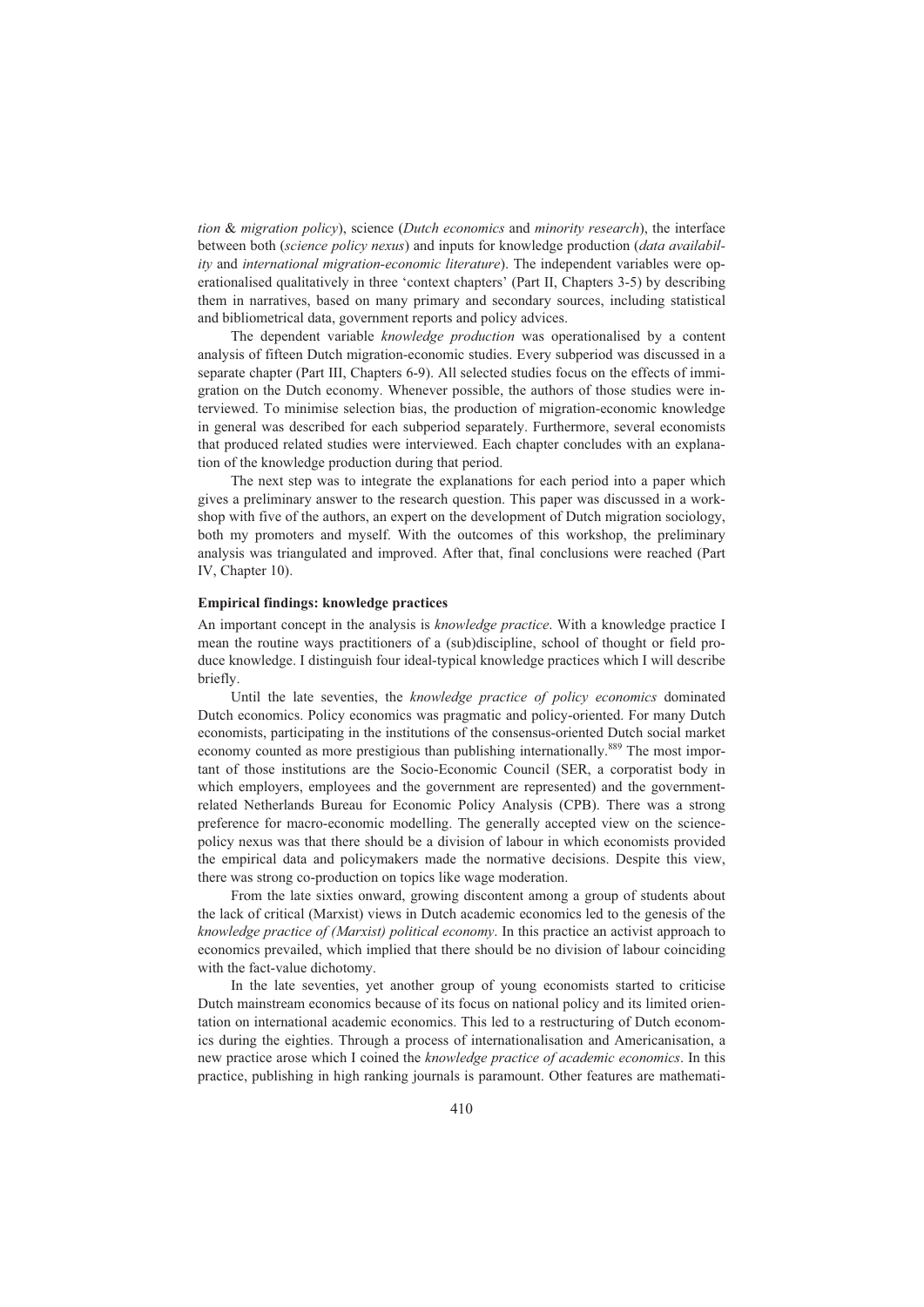sation and a preference to work with existing statistical data (rather than producing data).

From the nineties onwards, the orientation of *policy economics* (e.g. as practiced in the CPB) on the international literature grew, and in that sense this practice converged somewhat to the practice of academic economics. Another recent development is a growing inclination in *academic economics* to produce statistical data.

Finally, I briefly discuss the *knowledge practice of (Dutch) minority research*. In the Netherlands, 'minority research' (*minderhedenonderzoek*) is a widely used name for social-scientific research on immigrants and ethnic minorities. During the fifties and sixties, minority research was scarce and fragmented. This changed in the seventies, when government interest boosted research and the government started to dominate funding.

The installation of the Advice Committee on Migration Research (ACOM) in 1978 also brought research programming under direct influence of the government. In the ACOM social scientists, especially anthropologists, were influential. This led to a preference for the method of ethnographic fieldwork, and induced a research ethos in which identification with the ethnic minorities was seen as a moral obligation by many practitioners. The ACOM programming caused the dominance of the so-called minorities paradigm in which ethnicity is seen as the central explanatory variable. Economic research was lacking altogether.

During the eighties, both policymakers and minority researchers held a technocratic view on the science-policy nexus, believing that policy problems could be solved with scientific means. This gave minority researchers a lot of influence on migration policy and caused strong co-production with policy-makers. The technocratic approach was also inspired by the wish to prevent extreme right parties from gaining power.

This co-production diminished in the early nineties, when faith in a technocratic approach faded. The ACOM was dissolved in 1992 and *minority research* went through a process of internationalisation in terms of funding and a growing focus on international academic research.

#### **Empirical findings: perspectives**

I will now recapitulate the empirical findings of my research. This is done in five subperiods, which differ from the *a priori* chosen four subperiods. In the analysis the concept *perspective* plays a central role. With a perspective I mean the problem definition – and its underlying empirical assumptions and normative preferences – used by policy makers and experts when they think about a policy problem.

**1960-1972.** For this period, I distinguish three perspectives. Until 1972 the *wagemoderation perspective* dominated. This perspective related to the so-called Recruitment Policy, which aimed at recruiting low-skilled guest workers in the Mediterranean. This perspective was advocated by the (responsible) Ministry of Social Affairs, the Dutch government and the employer organizations. All those actors deemed wage-moderation a key element in Dutch economic policy, because it increased international competitiveness and boosted industrial exports which was seen as the motor for (future) economic growth. However, wage-moderation meant an incentive for labour-intensive production. As a sideeffect severe shortages of low-skilled labour arose in the late fifties. This caused an upward pressure on wages in the sixties. The government considered ample supply of cheap (low-skilled) labour essential to Dutch industry and developed the Recruitment Policy, which can be seen as wage-moderation by other means.

Around 1970, two other perspectives gained influence. In the *Marxist perspective*  the Recruitment Policy was seen as a strategy to create a reserve army of low-skilled (for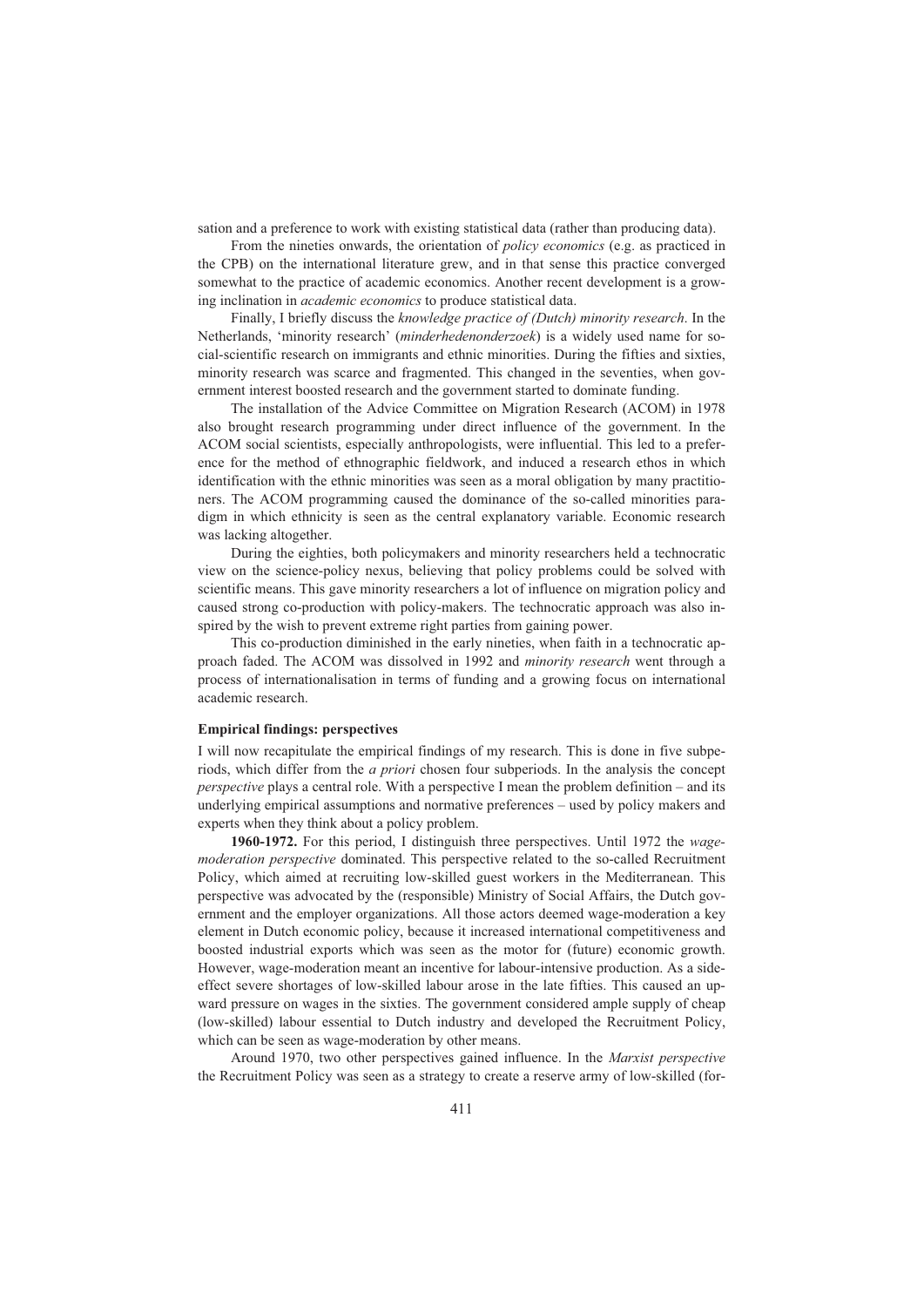eign) workers in order to maintain a downward pressure on wages – actually a Marxist rephrasing of the main objective of the Recruitment Policy. The *Marxist perspective* criticised this policy for its focus on Dutch national interest and its aim to maintain the privileged position of The Netherlands in the international socio-economic stratification.

In the *restructuring perspective*, on the other hand, Recruitment Policy was criticised because it harmed Dutch (and international) economic interest in the long run. The central argument was that keeping down wages and supplying cheap (foreign) labour hindered a necessary and beneficial restructuring of the Dutch economy from a labourintensive mode of production towards a more knowledge and capital intensive one.

In the period 1960-1972 the policy coalition around the Recruitment Policy dominated knowledge production – mostly economic assessments of the Recruitment Policy. Employers organizations and especially the Ministry of Social Affairs played an important role in funding and initiating research (and in several occasions the authors were employees). Many of those studies – including an important report of the CPB (1972) – were the result of co-production, written from the *wage-moderation perspective*. Surprisingly, elements of the *restructuring perspective* were often present – even in policy documents – but those elements were neutralised by giving more weight to the assumptions of the *wage-moderation perspective*. However, the Ministry of Social Affairs did not systematically steer knowledge production, which can be told from the fact that it funded two dissertations, which unequivocally fit in the *Marxist* and the *restructuring perspective*, respectively.

**1973-1977.** The year 1973 was a breaking point. Firstly, slacking economic activity (oil crisis) decreased the need for guest workers, and made clear that the postponed restructuring of the economy was speeding up. Secondly, after a long period of rather conservative, pro-employer cabinets, the leftist Den Uyl administration (1973-1977) gained power. One of the main goals was a quite radical 'redistribution of power, knowledge and income', both nationally and internationally. A side effect was the so-called 'polarization' between employers and employees.

This power shift influenced knowledge production. A report of the SER (1974) stated that recruitment may be beneficial to employers and costly for the national economy, which can be seen as a reflection of the 'polarization'. This report also supported the *restructuring perspective*, naming innovation and capital-intensive production as alternatives for recruitment.

Furthermore, much work within the *restructuring perspective* was done by the economist Hans Heijke. Heijke participated in the science-policy nexus; he contributed to an important government report on population matters and became member of ACOM. Heijke also pointed at a hiatus in the 1972 CPB-report which ignored essential issues like technical innovation and differences in skill levels and labour-intensity of industries – elements that would have been included in an approach from the *restructuring perspective*.

Additionally, Jan Pronk, an economist who had published on the Recruitment Policy from the *Marxist perspective* became Minister of Development Cooperation in the Den Uyl administration, and initiated the so-called REMPLOD research program to investigate the possibilities to combine remigration of guest workers with development in the source countries. This boosted the *practice of Marxist political economy*.

**1978-1986.** The year 1978 was another turning point. The Ministry of Culture, Recreation and Social Work (CRM) took the initiative and founded the ACOM. The *Marxist*  approach on (re)migration and development aid disappeared together with the Den Uyl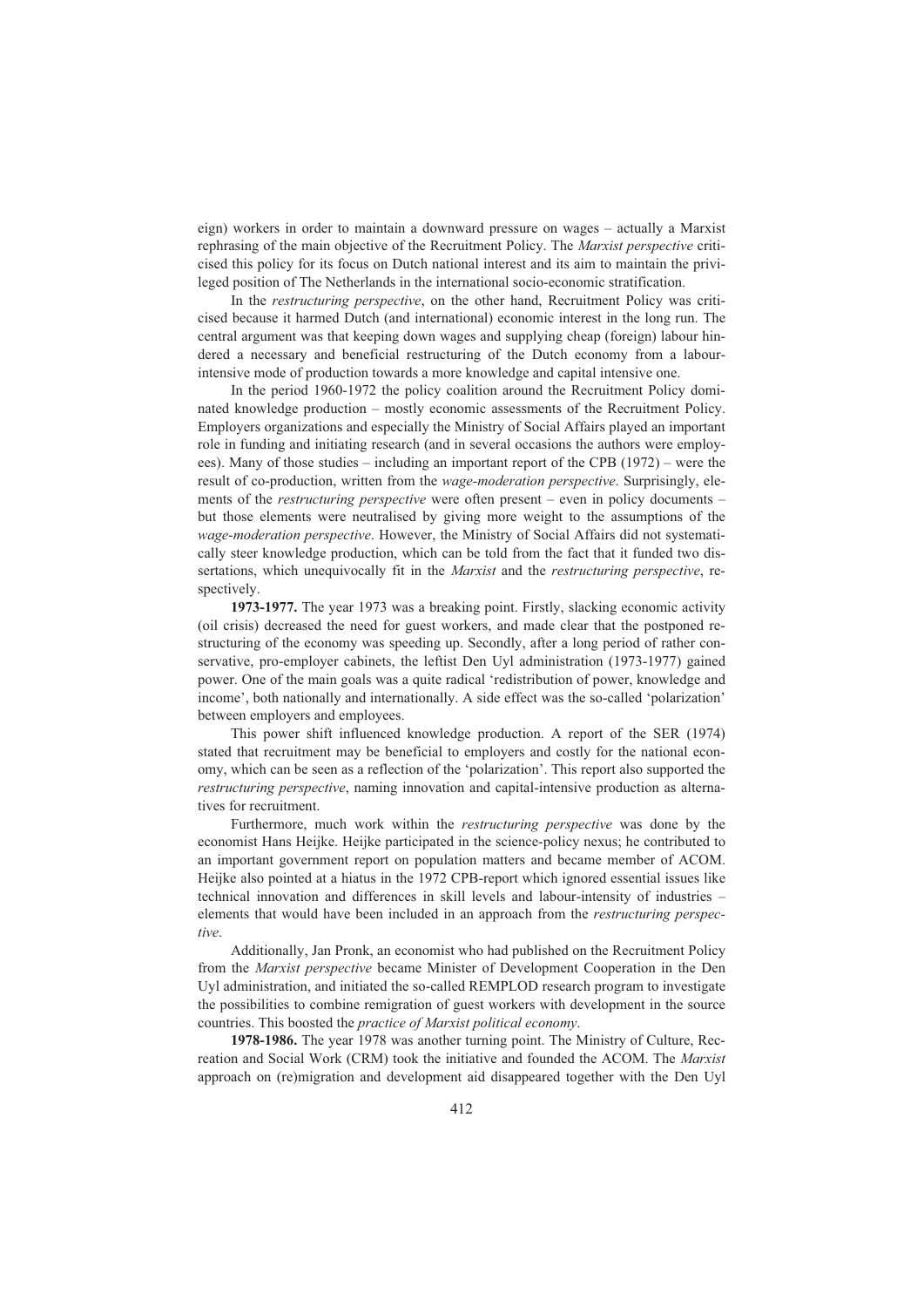administration, though there was some continuity, because several minority researchers had been involved in REMPLOD as well. Societal unrest about migration created a sense of urgency within CRM and the community of minority researchers. This eventually led to the development of the so-called Minorities Policy in the early eighties, which aimed at socio-cultural emancipation and socio-economic upheaval of minority groups.

The actors within the policy subsystem around the Minorities Policy shared what I coined the *minorities perspective*. This stated that the immigration that led to the existence of ethnic minorities in The Netherlands was historically unique, that future immigration could be avoided and the task at hand was integrating those minorities in a multicultural society. Immigration lacked in the *minorities perspective* and it's telling that the ethnically Dutch 'trailer dwellers' (*woonwagenbewoners*) were included as a target group.

Due to a severe economic crisis, immigration was indeed low in the early eighties. This crisis also accelerated the long postponed process of economic restructuring, and reduced the need for low-skilled labour. The socio-economic position of immigrants deteriorated rapidly.

As said, it was a period of strong co-production and a technocratic view on the science-policy nexus. This gave minority researchers a lot of influence on the development, implementation and monitoring of the Minorities Policy. It is telling that the Minorities Policy was by and large based on texts produced by Rinus Penninx, a former REMPLODresearcher who was by that time a member of ACOM and a civil servant in the Ministry of CRM, and who later became the director of IMES, a leading institute in socialscientific migration research.

The technocratic approach was also inspired by the wish to prevent extreme right parties from gaining power, most notably the CD (*Centrum Democraten*, Centre Democrats) from Hans Janmaat. The other political parties, with help of the media and public opinion, depoliticised the issue of immigration and left it to experts, i.e. minority researchers. The *minorities perspective* developed in opposition to the *extreme right perspective* of which Janmaat was the exponent *par excellence* in the eighties. Janmaat saw immigrants foremost as an economic threat (later a cultural and religious dimension was added). Immigrants competed with (low-skilled) indigenous workers for the same jobs and social services, and their abuse of social security formed a burden to the indigenous taxpayer.

Depolitisation led to specific taboos in science and politics, most notably a taboo on *blaming the victim* and a taboo to *play into the hands of the extreme right*. It also caused a strong tendency towards *moral reading*, which is a practice of assessing data and knowledge on their potential social and political implications, rather than on their truth or validity. Moral objections were often found in WWII and the Holocaust. Knowledge on certain topics – like abuse of social security and 'ethnic crime' – were seen as dangerous knowledge by many. Gathering statistical data on immigrants and minority groups was touchy and became very difficult, causing a general lack of data.

All those factors contributed to a low production of knowledge during the eighties. Unlike the perspectives of the sixties and seventies, the *minorities perspective* lacked an economic dimension. This, together with the fact that it was not at all geared towards future immigration, made that prospective migration-economic research was not very relevant from this perspective. Indeed, until 1987, there was no demand for such knowledge from policy-makers.

Several factors explain the limited interest from the side of (academic) economists. Firstly, the fact that the *extreme right perspective* had a economic dimension, combined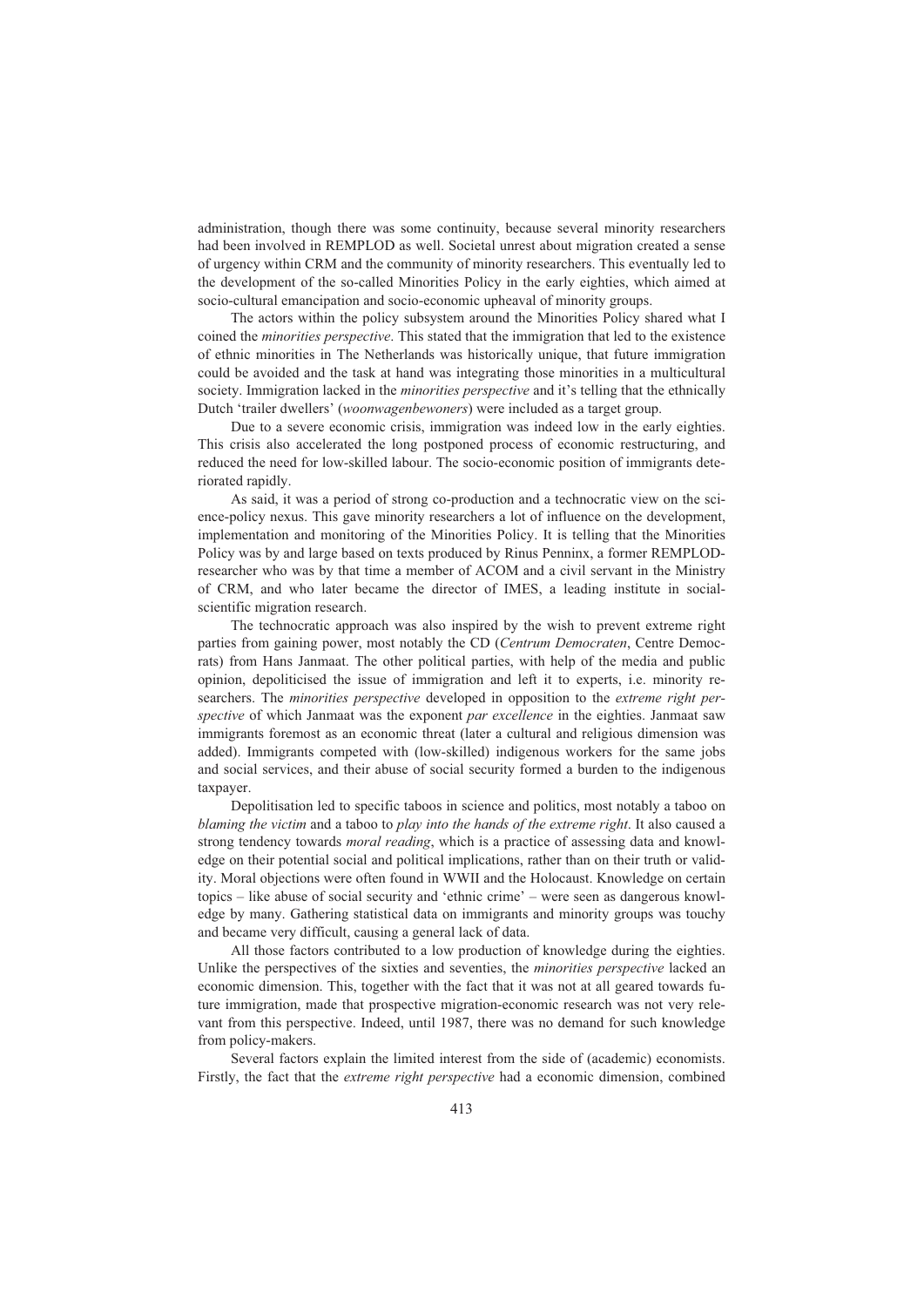with the very bad socio-economic position of many non-western immigrants made economists vulnerable for moral reading, in particular for accusations of *blaming the victim* and *playing in the hands of the extreme right*. Secondly, immigration was low and bibliometrical analysis shows a quite strong correlation between immigration and knowledge production, both in the US and in the Netherlands. Thirdly, there was a lack of data, and economists did not have the habit to produce data themselves. Fourthly, there was a kind of 'interdisciplinary incommensurability' between economics and the other social sciences. For instance, Heijke proved unable to broaden the programming of ACOM with an economic dimension, and his suggestions were discarded by other members of ACOM on moral and methodological grounds.

In this period a hiatus in knowledge production existed, in the sense that knowledge could have been produced that would either have been relevant to policymakers or a contribution to the international migration-economic literature. One subject is the effect of welfare state provisions on (re)migration patterns and the unforeseen permanent settlement of Mediterranean guest workers. Another subject would be the economic effects of the 'colonial immigration' of Surinamese into the Netherlands in comparison to other migrations – like the Mariel boatlift – that are not directly related to labour market conditions.

**1987-1999.** By the late eighties there was growing discontent among policymakers about the results of the Minorities Policy. Among non-western immigrants, unemployment and the consumption of social security were high and labour participation and educational attainment were low. Furthermore, immigration began to rise sharply and controlling it within the framework of (inter)national laws and treaties proved to be rather difficult. Finally, there was great concern about the deactivating effects of the extensive Dutch welfare state in general. The high costs of the system destabilised the government budget and from 1987 onward many attempts were made to reform the welfare state.

This gave rise to the so-called *integration perspective* which is formulated most clearly in a report of the influential state-related think tank Scientific Council on Government Policy (WRR). In this report (1989) the WRR stated that immigration was a lasting phenomenon. The Minorities Policy had turned many immigrants into passive recipients of the welfare state. Continuing this policy would strain the welfare state to a breaking point and make the absorption of future immigration very costly for The Netherlands. Hence, the government had to acknowledge that immigrants represent 'human resources' and had to invest in them accordingly through obligatory, sanctioned 'integration courses'. At the same time, immigrants should be made responsible for their own wellbeing. Finally, in order to monitor the progress of the new policy it was necessary to remove moral and legal obstructions for the production of statistical data on immigrants.

The *integration perspective* clearly contained an economic dimension; it linked immigration and integration to Dutch economic interests and the viability of the welfare state. This – combined with the fact that it touched on many vested interests – caused a lot of resistance within the policy subsystem around the Minorities Policy, including the ACOM and the minority research community. Nevertheless, during the nineties, a socalled Integration Policy took shape. Also, legal and moral obstructions to the collection of statistical data on immigration were gradually removed, and with a time lag, the availability of data improved somewhat during the late nineties.

Those developments are reflected in the knowledge production, which aimed at answering two, interrelated questions. The first question is: how can the Dutch welfare state be made more 'immigration proof'? An answer to this question – temporary exclusion of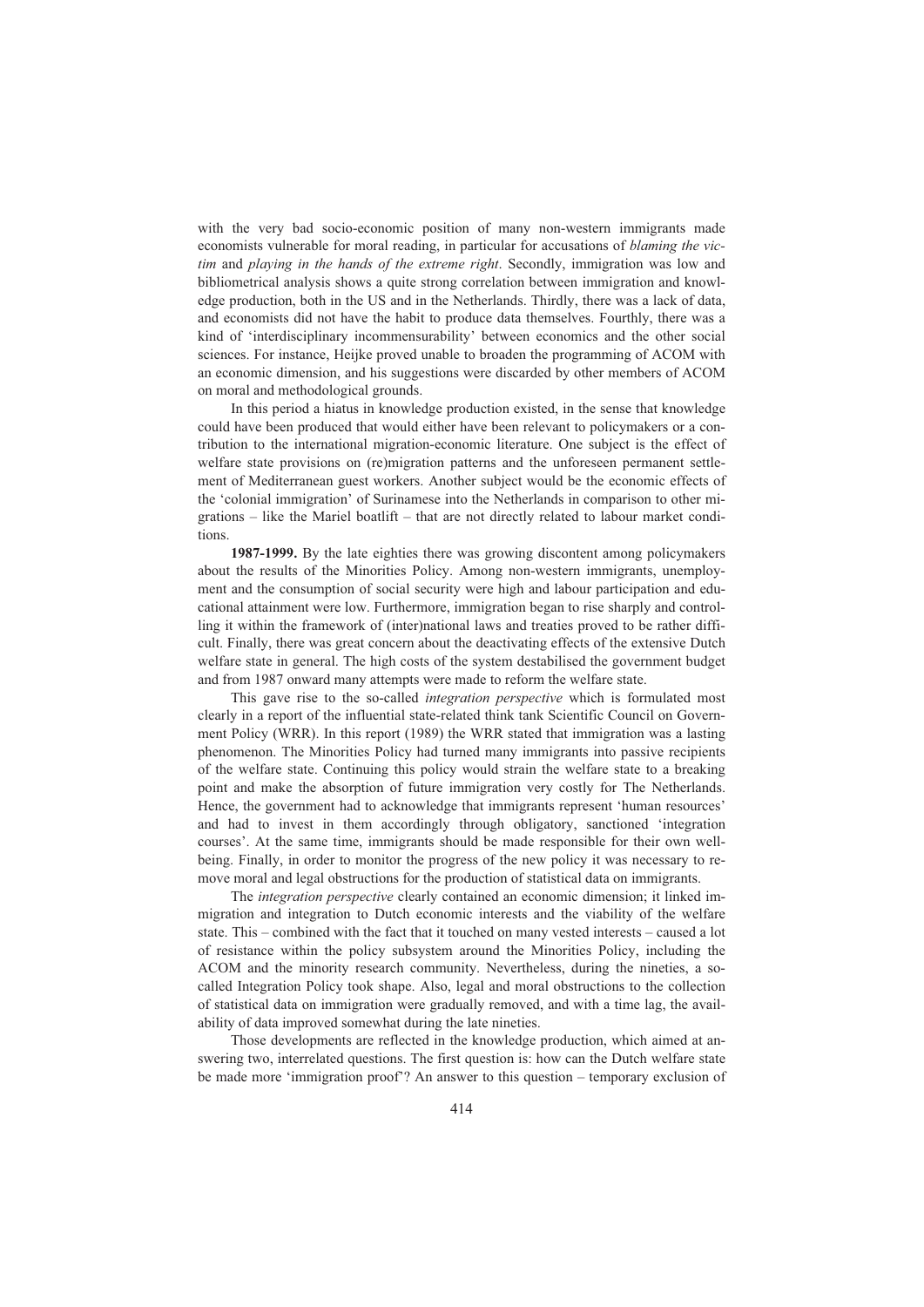immigrants from welfare state provisions – was given in a policy advise, but so far, such policy was never adopted for moral and legal reasons.

The second question is: what are the (fiscal) costs and benefits of immigration? Often implicit or explicit reference is made to the sustainability of the welfare state. This question is taken up by half a dozen studies, of which some initiated by the government, which are non-academic but policy-oriented in character. All authors discuss how touchy the subject is, either in (the preface to) the study and/or in (contemporary) interviews – often with reference to the (generally) expected negative outcome. Some explicitly state they want to shed a positive light on immigration to counterweight all negative attention in public debates, and reach a positive result or just calculate the benefits. Others refrain from a cost-benefit analysis altogether, pointing at the lack of data and/or the potential moral implications (like *blaming the victim* and *playing into the hands of the extreme right*).

Partly, this cautious approach can be traced back (via contracting, consulting and steering committees) to the policy subsystem and research community around the Minorities Policy. This cautiousness certainly had to do with the subject, because it is lacking in some academic studies into subjects like brain gain and discrimination that were published in the same period.

Despite the fact that the matter was partly addressed, there is a hiatus in knowledge production in the sense that research (by academics and knowledge institutes like CPB) into subjects like the interaction between welfare state provisions and patterns of (re)migration and integration would have been highly relevant from both a policy and academic perspective.

**2000-2005.** The turn of the century is a breaking point in several ways. Firstly, a booming economy and labour shortages give rise to the so-called *profitability perspective*. In this perspective, labour migration is seen as a means of economic policy, to ease the financial burden of aging and create a 'knowledge economy'. Furthermore, immigration and especially the number of asylum seekers is reduced drastically by a new 'Aliens Act' (2000). At the same time, the share of labour migrants and foreign students rises. The admission policy seemingly becomes slightly more selective on human capital and more emphasis is put on the socio-economic aspects on immigration.

Simultaneously, there also is a development in the opposite direction. Due to 9/11 and the rise and murder of the politician Pim Fortuyn, the political climate towards immigration changes drastically. Also, depolitisation of immigration in the media came to an end. The cultural and religious identity of immigrants was more and more seen as problematic. Many politicians deemed it an electoral necessity to take firm or even harsh positions on immigration and integration.

Furthermore, due to the internet and the fact that the lifting of moral and legal restrictions on collecting data on immigration came to a full effect, the availability and accessibility of data improved a lot. In addition, economists started to produce statistical data themselves.

All those developments are reflected in the knowledge production, which rose due to better data availability and the fact that with the *profitability perspective* an economic dimension was added to public debates on immigration. Some authors explicitly refer to the change in political climate as a factor in their decision whether or not to produce certain migration-economic knowledge, for example research on the (external) costs of immigration that result from an increase in population size and density.

More importantly, the WRR issued a report on immigration that, unlike earlier re-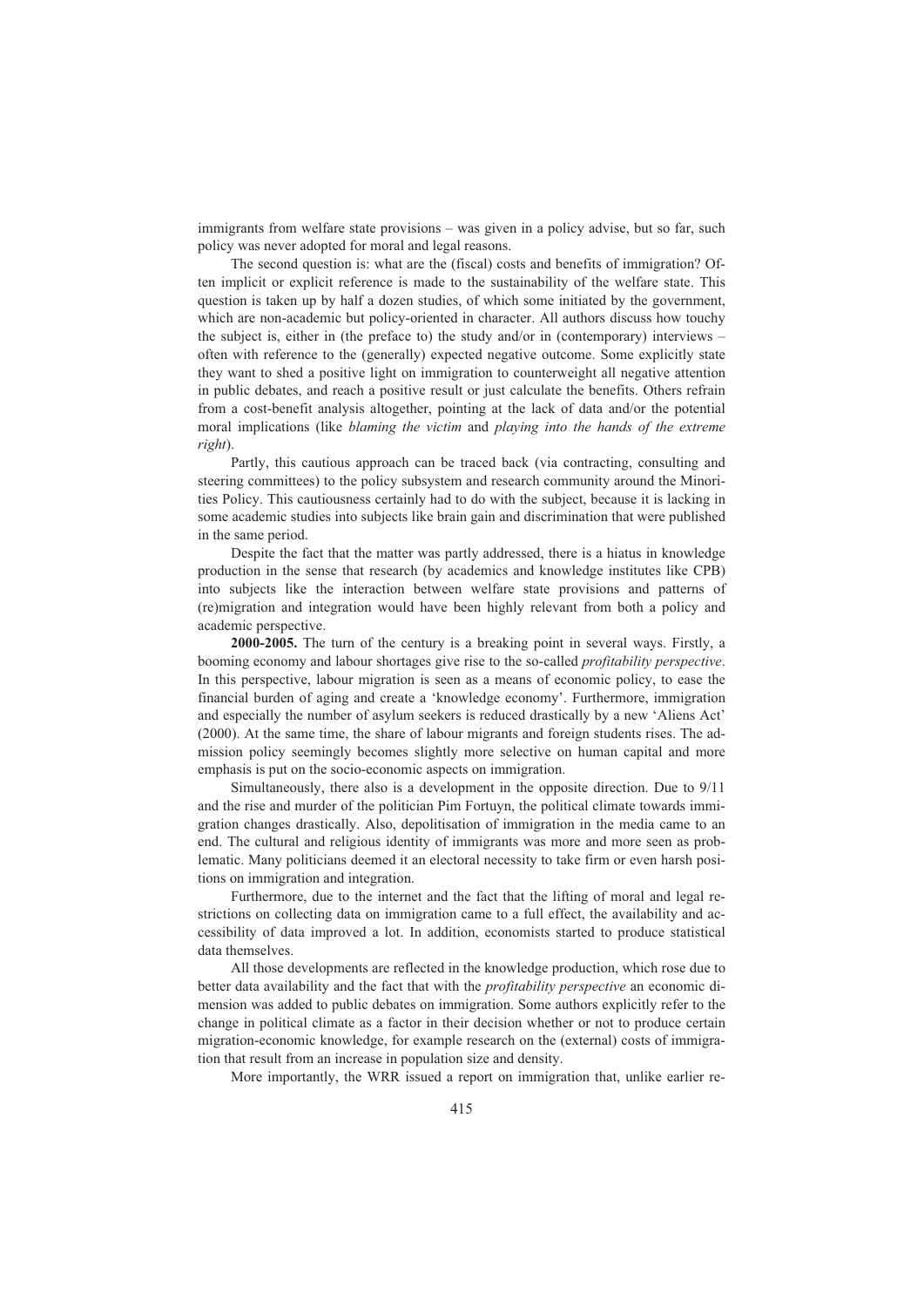ports, contained a chapter on the economic aspects of (labour)migration and the effects of immigration on the sustainability of the Dutch welfare state. However, the WRR did not allow the author of the chapter, Harry van Dalen, to add recommendations to make the welfare state more 'immigration proof', with the argument that immigrants would be blamed for the restructuring of the welfare state. Discontent with the functioning of the council, Van Dalen left the WRR and published an article with much the same content, but which contained the recommendation to temporarily exclude immigrants from the welfare state and create financial incentives that link immigration to integration.

Furthermore, in 2003 the CPB published a report on the effects of immigration on the Dutch economy – for the first time since 1972. The idea for the report was born when a journalist in 1995 asked CPB-researcher Hans Roodenburg: What are the costs and benefits of immigration according to the CPB? – a question Roodenburg couldn't answer properly. In 2000, Roodenburg published a exploratory literature study on the economic effects of immigration, within the framework of a more general report to the government on demography. Around that time, he proposed to the board of the CPB to initiate a large study on the subject. Initially, they deemed it a very touchy subject and hesitated, but with reference to the *profitability perspective* and the international migration-economic literature, Roodenburg convinced them that the subject was policy-relevant. Despite the fact that the report drew some tough conclusions, the reception was surprisingly mild, which relates to the  $180^\circ$  turn in public debates on immigration that had taken place by the time it was published.

Finally, even after the turn of the century, *moral reading* played an inhibitive role, for example with regard to research on the (external) costs and benefits of immigration in relation to population density. This was related to the fact that the rightwing CD of Hans Janmaat used the slogan *vol=vol* (full=full) in the 1994 elections, thereby morally mortgaging any debate on the (physical) absorption capacity of The Netherlands.

#### **Conclusions**

The quality and quantity of knowledge production can be explained by the independent variables (in *italics*) as follows.

 1. Policy has a distinctive influence: knowledge production is relatively high when *economic policy* and *migration policy* coincide and when migration policy has a explicitly formulated economic dimension. That is the case around 1970 when the Recruitment Policy becomes politicised, and again around 2000 when policymakers consider a renewed labour migration policy. The other way round, during the eighties, knowledge production is low because migration policy lacks an 'immigration perspective' and an economic dimension.

 2. The influence of policy on science and vice versa is modulated by the *science-policy nexus*. Co-production (around the wage moderation perspective) between policymakers and the knowledge practice of policy economics predominantly influenced the *character*  of the knowledge produced. Co-production between policymakers and the knowledge practices of political economy and minorities research predominantly influenced the *amount* of knowledge produced.

 3. During the eighties, in the co-production around the Minorities Policy, *moral reading* with regard to 'ethnic data' and migration-economic knowledge, together with specific taboos like *blaming the victim* and *playing into the hands of the extreme right* played a inhibitive role in knowledge production. This situation continued beyond the turn of the century.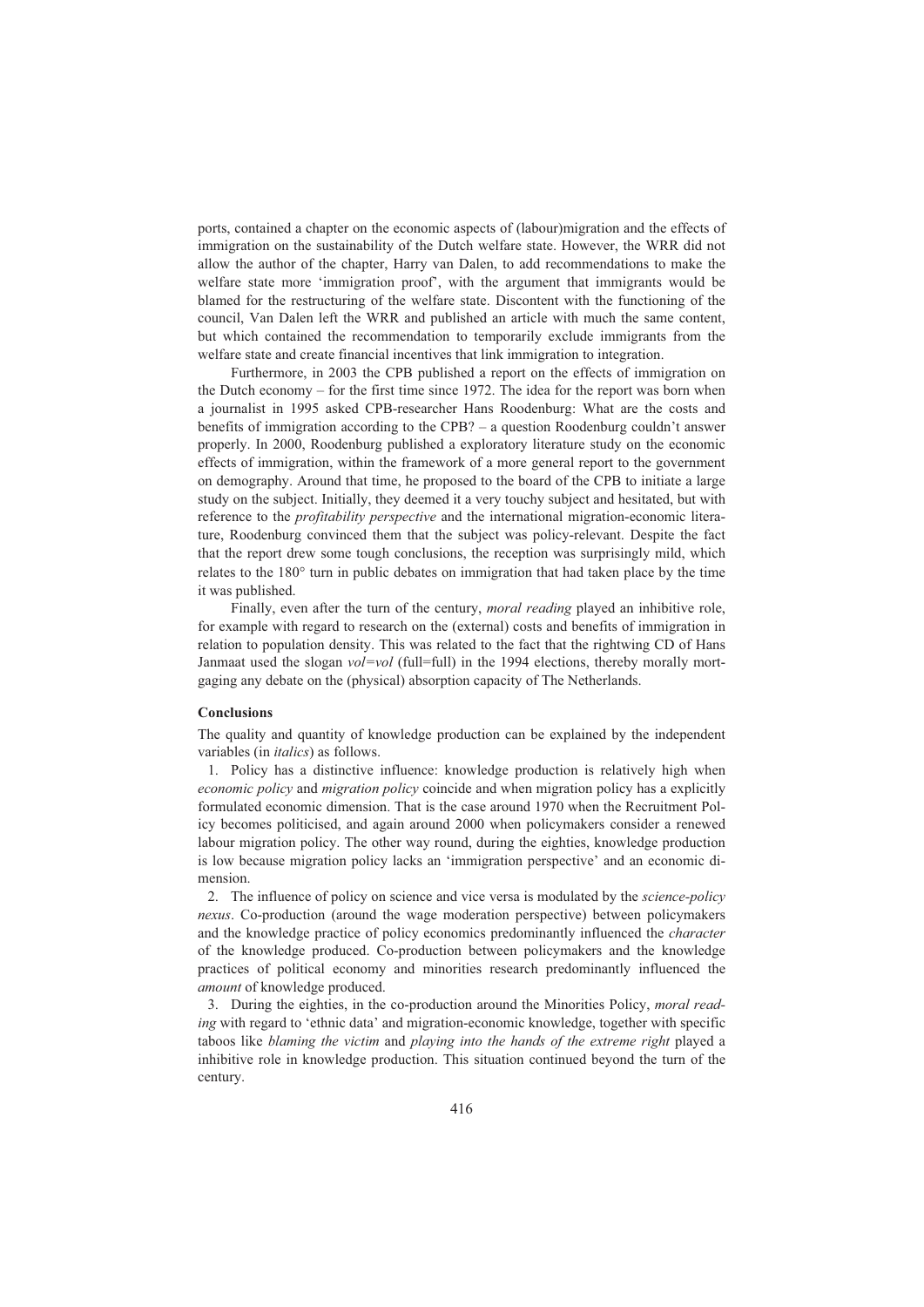4. *Data availability* is a prerequisite for migration-economic research. Lack of data frustrated knowledge production with a *time lag*: normative inhibitions that proved inhibitive for the production of 'ethnic data' during the eighties, discouraged research well into the nineties. There exists an 'epiphenomenological relationship' between lack of data and the *moral reading* mentioned in point 3: both can be traced back to the trauma of the Second World War and the Holocaust.

 5. Co-production between policy and the knowledge practice of policy economics decreased as a result of the internationalisation and academisation of *Dutch economics*. This process decreased the influence of national, policy-related 'second order' considerations (for example regarding wage moderation) on knowledge production and increased the influence of international, discipline-related 'second order' considerations (for example regarding 'publishability'). As a result, the *international migration-economic literature*  gained influence as source and goal. For the knowledge practice of academic economics, this development incidentally proved to be a hindrance, but for the knowledge practice of policy economics the international literature had a legitimising and neutralizing influence *vis-à-vis* nationally-bound normative inhibitions. In that sense, the variable *Dutch economics* has a modulating effect on the variable *international migration-economic literature*.

 6. Quantitative bibliometrical research shows that the 'size' of both knowledge production and immigration are quite strongly correlated. Because of interdependency between immigration and migration policy (multicollinearity) causality is investigated by looking at three periods that form an exception to this relation: (a) During the sixties economists take little interest in the then rapidly increasing influx of guest workers. Knowledge production only increases when (around 1970) the Recruitment Policy becomes politicised, its economic problem definition becomes explicit and politicians start to demand expert knowledge. (b) Around 1980 economist react more on the then rapidly decreasing labour migration than on high non-economic immigration. (c) Around the turn of the century, economist react on proposed labour migration policy, while at the same time immigration is rapidly decreasing, but also becomes more selective with regard to human capital.

In general, we can conclude that the production of policy-relevant knowledge is a complex and multi-factorial process. Knowledge is produced within *knowledge practices* which change due to internal dynamics and mutual interaction, and the influence of two external factors: (1) (predominantly international) developments within the scientific discipline(s) each *knowledge practice* relates to and, (2) (predominantly national) developments in relevant policy fields. The influence of policy on a specific knowledge practice, and vice versa, is modulated by the science-policy nexus, which is dynamic itself. Besides that, there might be co-production within policy subsystems that form around specific *perspectives* on the policy problem the produced knowledge pertains to. Furthermore, there might be interaction between the relevant policy fields and one or more policyrelevant variables, which also might have a direct influence on the knowledge production itself (like *immigration* in this study). Likewise, one or more existing knowledge stock may provide input for the process of knowledge production. Here, there might be an intricate interplay with other variables as well. In this study, the influence of the international migration-economic literature was conditional on the degree of internationalisation of Dutch economics. To add to this complexity, there might be feedback mechanisms and time lag. In general, new knowledge products are added to the existing knowledge stock and may with some time lag also influence relevant policy fields.

More in general, those findings suggest that when studying the production of policy-